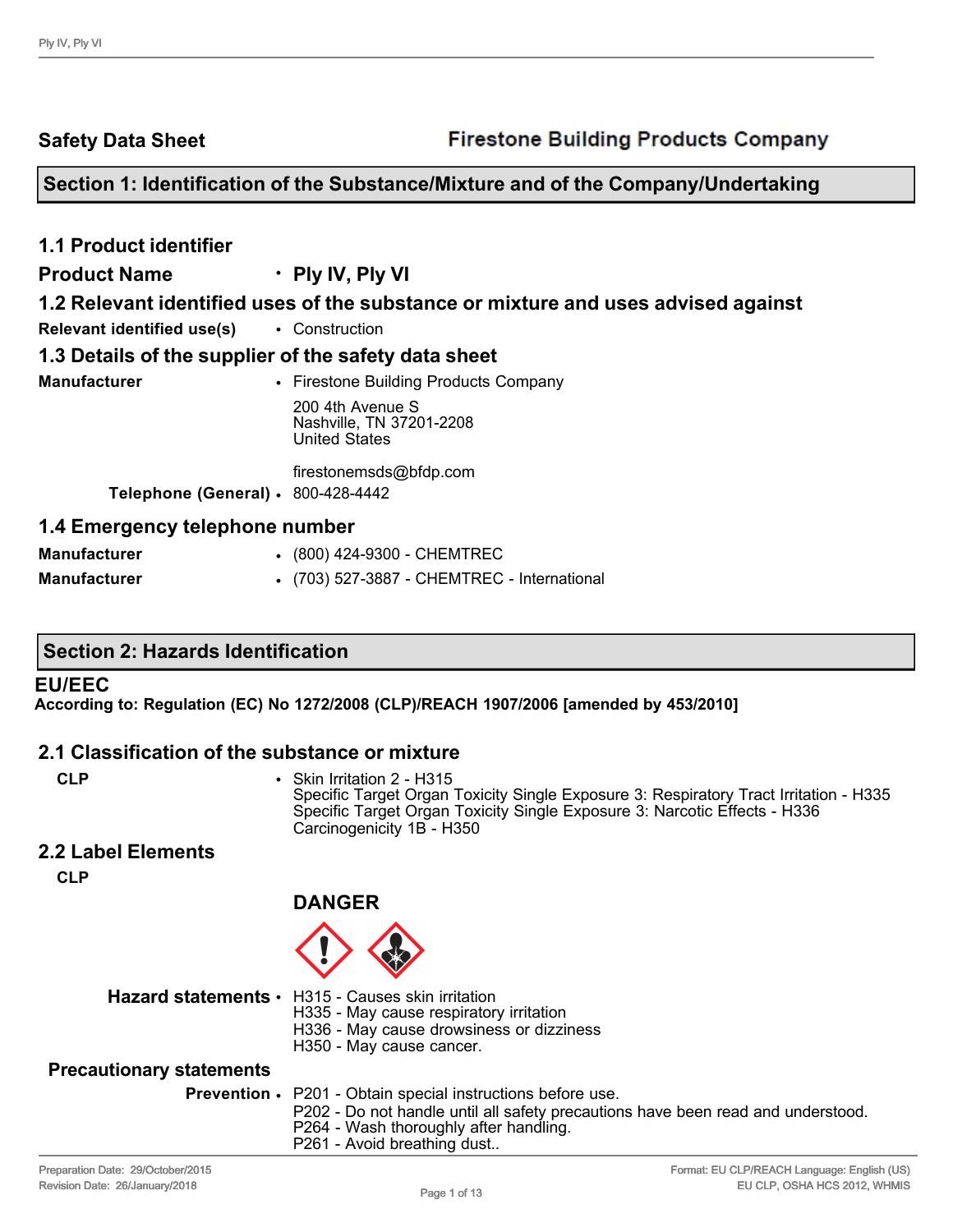|                   | P271 - Use only outdoors or in a well-ventilated area.<br>P280 - Wear protective gloves/protective clothing/eye protection/face protection.<br>P281 - Use personal protective equipment as required.                                                                                                                                                                                                                                                                                                                                                                                                                       |
|-------------------|----------------------------------------------------------------------------------------------------------------------------------------------------------------------------------------------------------------------------------------------------------------------------------------------------------------------------------------------------------------------------------------------------------------------------------------------------------------------------------------------------------------------------------------------------------------------------------------------------------------------------|
|                   | <b>Response</b> • P304+P340 - IF INHALED: Remove victim to fresh air and keep at rest in a position<br>comfortable for breathing.<br>P312 - Call a POISON CENTER or doctor/physician if you feel unwell.<br>P302+P352 - IF ON SKIN: Wash with plenty of soap and water.<br>P321 - Specific treatment, see supplemental first aid information.<br>P362 - Take off contaminated clothing and wash before reuse.<br>P332+P313 - If skin irritation occurs: Get medical advice/attention.<br>P308+P313 - IF exposed or concerned: Get medical advice/attention.<br>Storage/Disposal • P403 - Store in a well-ventilated place. |
|                   | P501 - Dispose of content and/or container in accordance with local, regional,<br>national, and/or international regulations.                                                                                                                                                                                                                                                                                                                                                                                                                                                                                              |
| 2.3 Other Hazards |                                                                                                                                                                                                                                                                                                                                                                                                                                                                                                                                                                                                                            |
| <b>CLP</b>        | • According to Regulation (EC) No. 1272/2008 (CLP) this material is considered<br>hazardous.                                                                                                                                                                                                                                                                                                                                                                                                                                                                                                                               |

#### **United States (US) According to: OSHA 29 CFR 1910.1200 HCS**

#### **2.1 Classification of the substance or mixture**

**OSHA HCS 2012** • Skin Irritation 2

Eye Mild Irritation 2B Specific Target Organ Toxicity Single Exposure 3: Respiratory Tract Irritation Specific Target Organ Toxicity Single Exposure 3: Narcotic Effects Carcinogenicity 1B

**2.2 Label elements OSHA HCS 2012**



#### **Hazard statements** • Causes skin irritation Causes eye irritation May cause respiratory irritation May cause drowsiness or dizziness May cause cancer.

#### **Precautionary statements**

| <b>Prevention •</b> Obtain special instructions before use.<br>Do not handle until all safety precautions have been read and understood.<br>Avoid breathing dust.<br>Wash thoroughly after handling.<br>Use only outdoors or in a well-ventilated area.<br>Wear protective gloves/protective clothing/eye protection/face protection.                                                                                                                                                                                                                                                                                                                                             |
|-----------------------------------------------------------------------------------------------------------------------------------------------------------------------------------------------------------------------------------------------------------------------------------------------------------------------------------------------------------------------------------------------------------------------------------------------------------------------------------------------------------------------------------------------------------------------------------------------------------------------------------------------------------------------------------|
| <b>Response</b> • IF INHALED: Remove victim to fresh air and keep at rest in a position comfortable for<br>breathing.<br>Call a POISON CENTER or doctor/physician if you feel unwell.<br>If on skin: Wash with plenty of water.<br>Specific treatment, see supplemental first aid information.<br>Take off contaminated clothing and wash before reuse.<br>If skin irritation occurs: Get medical advice/attention.<br>IF IN EYES: Rinse cautiously with water for several minutes. Remove contact lenses,<br>if present and easy to do. Continue rinsing.<br>If eye irritation persists: Get medical advice/attention.<br>IF exposed or concerned: Get medical advice/attention. |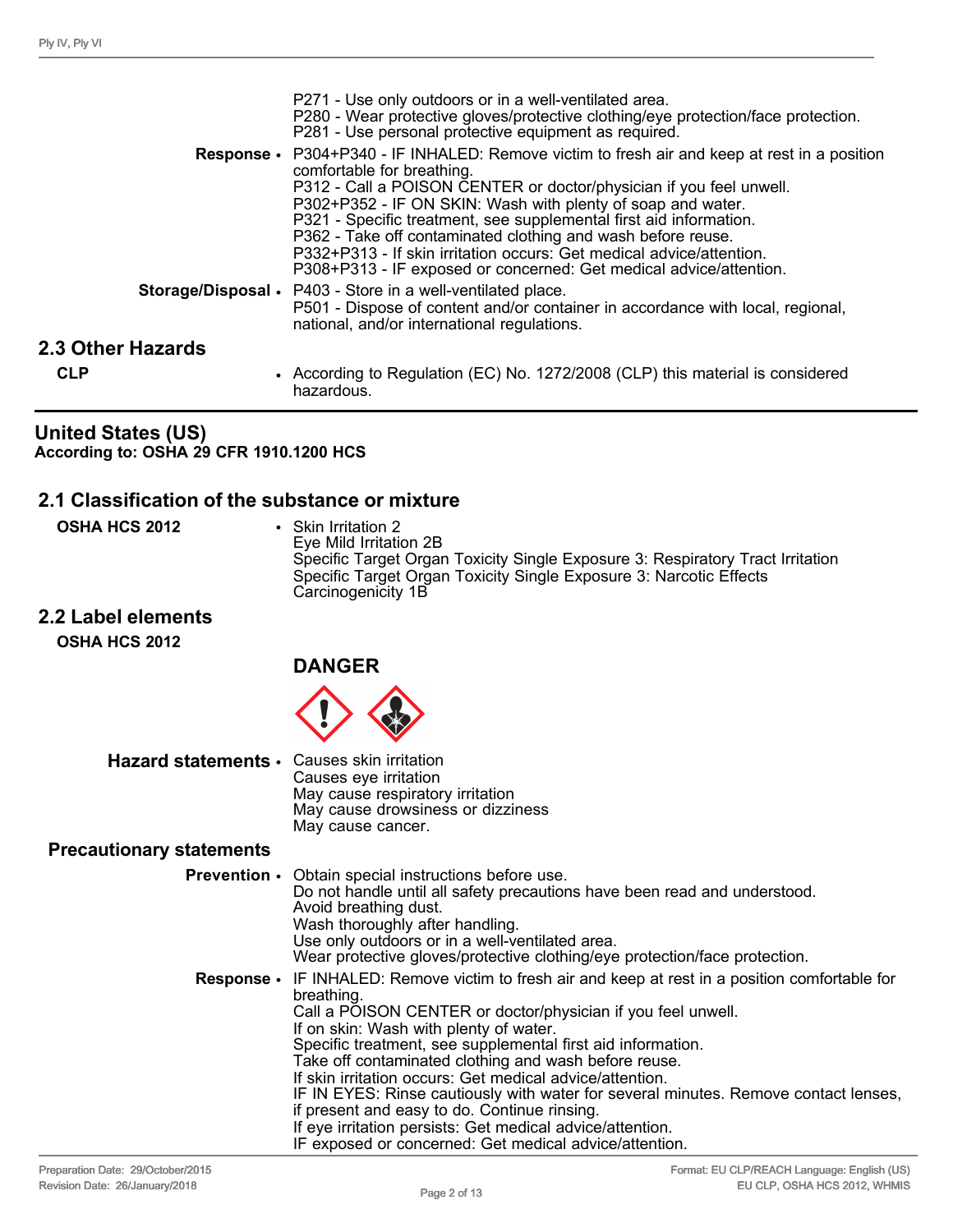|                                                | Storage/Disposal • Store in a well-ventilated place.<br>Dispose of content and/or container in accordance with local, regional, national, and/or<br>international regulations. |
|------------------------------------------------|--------------------------------------------------------------------------------------------------------------------------------------------------------------------------------|
| 2.3 Other hazards<br><b>OSHA HCS 2012</b>      | • Under United States Regulations (29 CFR 1910.1200 - Hazard Communication<br>Standard), this product is considered hazardous.                                                 |
| Canada<br><b>According to: WHMIS</b>           |                                                                                                                                                                                |
| 2.1 Classification of the substance or mixture |                                                                                                                                                                                |
| <b>WHMIS</b>                                   | • Other Toxic Effects - D2A<br>Other Toxic Effects - D2B                                                                                                                       |
| 2.2 Label elements                             |                                                                                                                                                                                |
| <b>WHMIS</b>                                   |                                                                                                                                                                                |
| <b>WHMIS</b>                                   | • Other Toxic Effects - D2A<br>Other Toxic Effects - D2B                                                                                                                       |
| 2.3 Other hazards                              |                                                                                                                                                                                |
| <b>WHMIS</b>                                   | In Canada, the product mentioned above is considered hazardous under the<br>Workplace Hazardous Materials Information System (WHMIS).                                          |

# **Section 3 - Composition/Information on Ingredients**

# **3.1 Substances**

• Material does not meet the criteria of a substance.

# **3.2 Mixtures**

| <b>Composition</b>                                            |                                             |               |                                                                |                                                                       |            |  |
|---------------------------------------------------------------|---------------------------------------------|---------------|----------------------------------------------------------------|-----------------------------------------------------------------------|------------|--|
| $\frac{0}{0}$<br><b>I</b> Chemical Name<br><b>Identifiers</b> |                                             |               | LD50/LC50 Classifications According to<br>Regulation/Directive | <b>Comments</b>                                                       |            |  |
| Petroleum asphalt,<br>oxidized                                | CAS:64742-93-4<br>EINECS: 265-196-4         | 75% TO<br>80% | <b>NDA</b>                                                     | <b>EU CLP: Carc. 1B, H350</b><br><b>OSHA HCS 2012: Carc. 1B</b>       | <b>NDA</b> |  |
| Glass, oxide, chemicals                                       | CAS:65997-17-3<br><b>EC Number: 266-046</b> | 20% TO<br>25% | <b>NDA</b>                                                     | <b>EU CLP: Not Classified</b><br><b>OSHA HCS 2012: Not Classified</b> | <b>NDA</b> |  |

# **Section 4 - First Aid Measures**

# **4.1 Description of first aid measures**

- **Inhalation** Move victim to fresh air. Give artificial respiration if victim is not breathing. Administer oxygen if breathing is difficult. If signs/symptoms continue, get medical attention.
- 
- **Skin** In case of contact with substance, immediately flush skin with running water for at least 20 minutes. If irritation develops and persists, get medical attention.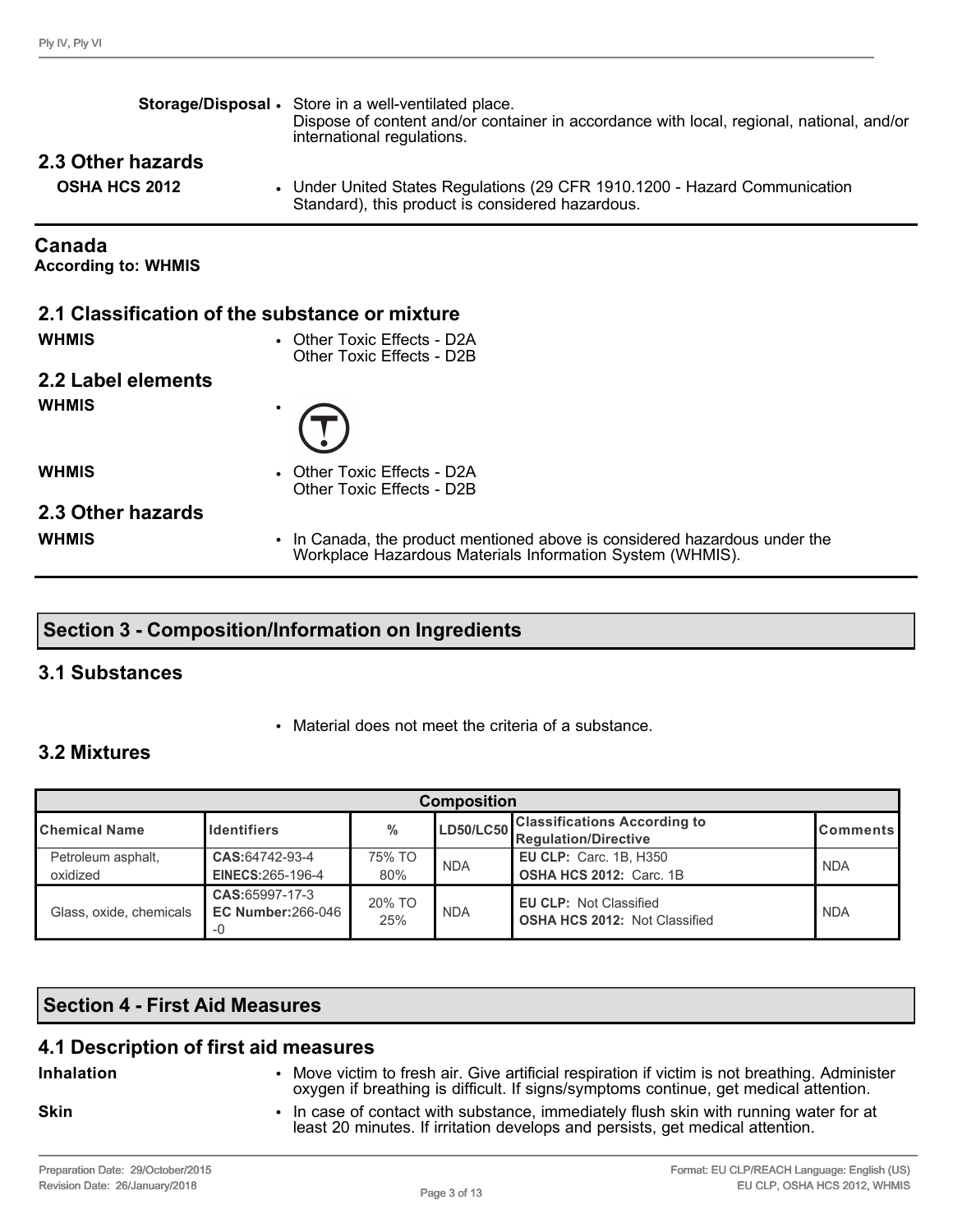| Eye       | • In case of contact with substance, immediately flush eyes with running water for at<br>least 20 minutes. If eye irritation persists: Get medical advice/attention. |
|-----------|----------------------------------------------------------------------------------------------------------------------------------------------------------------------|
| Ingestion | • Rinse mouth. Do not give anything by mouth to an unconscious person. Obtain<br>medical attention immediately if ingested.                                          |
|           | 4.2 Most important symptoms and effects, both acute and delayed                                                                                                      |
|           | • Refer to Section 11 - Toxicological Information.                                                                                                                   |

# **4.3 Indication of any immediate medical attention and special treatment needed**

**Notes to Physician** • All treatments should be based on observed signs and symptoms of distress in the patient. Consideration should be given to the possibility that overexposure to materials other than this product may have occurred.

# **Section 5 - Firefighting Measures**

#### **5.1 Extinguishing media**

|                                                     | Suitable Extinguishing Media • Use dry chemical, foam and carbon dioxide.                                                                                                                                                  |
|-----------------------------------------------------|----------------------------------------------------------------------------------------------------------------------------------------------------------------------------------------------------------------------------|
| <b>Unsuitable Extinguishing</b><br>Media            | • No data available.                                                                                                                                                                                                       |
|                                                     | 5.2 Special hazards arising from the substance or mixture                                                                                                                                                                  |
| <b>Unusual Fire and Explosion</b><br><b>Hazards</b> | • Burning of this product will produce thick black smoke.                                                                                                                                                                  |
| <b>Hazardous Combustion</b><br><b>Products</b>      | • Primary combustion products are carbon monoxide, carbon dioxide and water.<br>Combustion products may include sulfur oxides and hydrogen sulfide. Other<br>undetermined compounds could be released in small quantities. |
| 5.3 Advice for firefighters                         |                                                                                                                                                                                                                            |

• Wear positive pressure self-contained breathing apparatus (SCBA). Structural firefighters' protective clothing will only provide limited protection. Cool fire exposed containers with water.

# **Section 6 - Accidental Release Measures**

#### **6.1 Personal precautions, protective equipment and emergency procedures**

**Personal Precautions** • No special precautions expected to be necessary if material is used under ordinary conditions and as recommended. **Emergency Procedures** • No special emergency procedures are expected to be needed as this material is a solid sheet.

#### **6.2 Environmental precautions**

• Avoid release to the environment.

#### **6.3 Methods and material for containment and cleaning up**

**Containment/Clean-up Measures** • Pick up large pieces. Sweep and scoop up material and put into a suitable container for disposal.

#### **6.4 Reference to other sections**

• Refer to Section 8 - Exposure Controls/Personal Protection and Section 13 - Disposal Considerations.

# **Section 7 - Handling and Storage**

# **7.1 Precautions for safe handling**

**Handling** • Use only with adequate ventilation. Hydrogen sulfide may be emitted from heated asphalt. Wear appropriate personal protective equipment, avoid direct contact. Avoid breathing dust. Avoid contact with skin and eyes. Wash thoroughly with soap and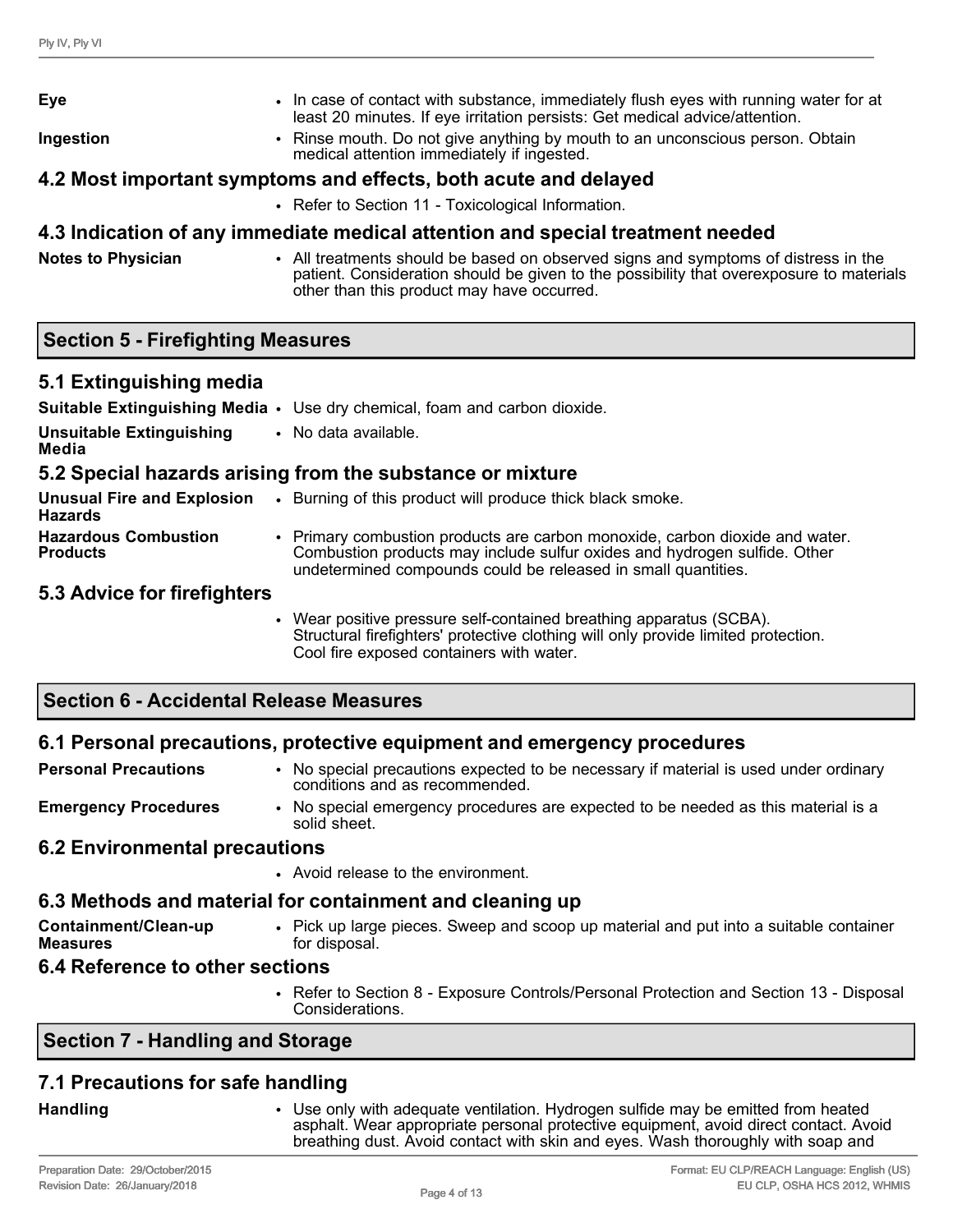water after handling and before eating, drinking, or using tobacco.

# **7.2 Conditions for safe storage, including any incompatibilities**

**Storage** • Store in a well-ventilated place. Keep container tightly closed.

**7.3 Specific end use(s)**

• Refer to Section 1.2 - Relevant identified uses.

# **Section 8 - Exposure Controls/Personal Protection**

### **8.1 Control parameters**

|                                            | <b>Exposure Limits/Guidelines</b> |                                                                                                                                                                                                                                                                                                     |                                                                                                                                               |                                                                                                                                                                                                                                                                                                              |                                                                                                                                                                                                                                                                                                     |                                                                                                                                                                                                                                                                                                                                                           |  |  |  |
|--------------------------------------------|-----------------------------------|-----------------------------------------------------------------------------------------------------------------------------------------------------------------------------------------------------------------------------------------------------------------------------------------------------|-----------------------------------------------------------------------------------------------------------------------------------------------|--------------------------------------------------------------------------------------------------------------------------------------------------------------------------------------------------------------------------------------------------------------------------------------------------------------|-----------------------------------------------------------------------------------------------------------------------------------------------------------------------------------------------------------------------------------------------------------------------------------------------------|-----------------------------------------------------------------------------------------------------------------------------------------------------------------------------------------------------------------------------------------------------------------------------------------------------------------------------------------------------------|--|--|--|
|                                            | <b>Result</b>                     | <b>ACGIH</b>                                                                                                                                                                                                                                                                                        | <b>Belgium</b>                                                                                                                                | <b>Canada Alberta</b>                                                                                                                                                                                                                                                                                        | <b>Canada British</b><br>Columbia                                                                                                                                                                                                                                                                   | <b>Canada Manitoba</b>                                                                                                                                                                                                                                                                                                                                    |  |  |  |
| Glass, oxide,<br><b>chemicals</b>          | TWAs                              | 1 fiber/cm3 TWA<br>(respirable fibers:<br>length >5 µm, aspect<br>ratio >=3:1, as<br>determined by the<br>membrane filter<br>method at 400-450X<br>magnification [4-mm<br>objective], using<br>phase-contrast<br>illumination, listed<br>under Synthetic<br>vitreous fibers)<br>as Glass wool fiber | 10 mg/m3 TWA (dust<br>and fiber)                                                                                                              | 1 fibre/cm3 TWA<br>as Glass wool fiber                                                                                                                                                                                                                                                                       | 1 fibre/cm3 TWA<br>(fibres $>5 \mu m$ , with an<br>aspect ratio of >=3:1,<br>as determined by the<br>membrane filter<br>method at 400-450<br>times magnification (4<br>mm objective), using<br>phase-contrast<br>illumination, listed<br>under Synthetic<br>vitreous fibres)<br>as Glass wool fiber | 1 fiber/cm3 TWA<br>(length >5 µm, aspect<br>ratio $>=3:1$ , as<br>determined by the<br>membrane filter<br>method at 400-450X<br>magnification [4-mm<br>objective], using<br>phase-contrast<br>illumination, respirable<br>fibers, listed under<br>Synthetic vitreous<br>fibers)<br>as Glass wool fiber                                                    |  |  |  |
| <b>Exposure Limits/Guidelines (Con't.)</b> |                                   |                                                                                                                                                                                                                                                                                                     |                                                                                                                                               |                                                                                                                                                                                                                                                                                                              |                                                                                                                                                                                                                                                                                                     |                                                                                                                                                                                                                                                                                                                                                           |  |  |  |
|                                            | <b>Result</b>                     | <b>Canada New</b><br><b>Brunswick</b>                                                                                                                                                                                                                                                               | <b>Canada Northwest</b><br><b>Territories</b>                                                                                                 | <b>Canada Nova Scotia</b>                                                                                                                                                                                                                                                                                    | <b>Canada Nunavut</b>                                                                                                                                                                                                                                                                               | <b>Canada Ontario</b>                                                                                                                                                                                                                                                                                                                                     |  |  |  |
| Glass, oxide,<br>chemicals                 | <b>TWAs</b>                       | 1 fibre/cm3 TWA<br>(fibres >5 µm with a<br>diameter <3 µm,<br>aspect ratio >5:1)<br>as Glass wool fiber                                                                                                                                                                                             | 3 fibre/cm3 TWA<br>(with a diameter<br>$\leq$ =3.5 µm and a<br>length $>=$ 10 $\mu$ m); 5<br>mg/m3 TWA (total<br>mass)<br>as Glass wool fiber | 1 fiber/cm3 TWA<br>(length $>5 \mu m$ , aspect<br>ratio $>=3:1$ , as<br>determined by the<br>membrane filter<br>method at 400-450X<br>magnification [4-mm<br>objective], using<br>phase-contrast<br>illumination, respirable<br>fibers, listed under<br>Synthetic vitreous<br>fibers)<br>as Glass wool fiber | 3 fibre/cm3 TWA<br>(with a diameter<br>$\leq$ =3.5 µm and a<br>length $>=10 \mu m$ ; 5<br>mg/m3 TWA (total<br>mass)<br>as Glass wool fiber                                                                                                                                                          | 1 fibre/cm3 TWA<br>(fibres $>5 \mu m$ in<br>length and an aspect<br>ratio >= $3:1$ as<br>determined by the<br>membrane filter<br>method at 400-450<br>times magnification (4<br>-mm objective), using<br>phase-contrast<br>illumination,<br>respirable, listed<br>under Synthetic<br>Vitreous Fibres (Man<br>Made Mineral Fibres))<br>as Glass wool fiber |  |  |  |
|                                            |                                   |                                                                                                                                                                                                                                                                                                     | <b>Exposure Limits/Guidelines (Con't.)</b>                                                                                                    |                                                                                                                                                                                                                                                                                                              |                                                                                                                                                                                                                                                                                                     |                                                                                                                                                                                                                                                                                                                                                           |  |  |  |
|                                            | Result                            | <b>Canada Quebec</b>                                                                                                                                                                                                                                                                                | Canada<br><b>Saskatchewan</b>                                                                                                                 | <b>Canada Yukon</b>                                                                                                                                                                                                                                                                                          | <b>Denmark</b>                                                                                                                                                                                                                                                                                      | <b>NIOSH</b>                                                                                                                                                                                                                                                                                                                                              |  |  |  |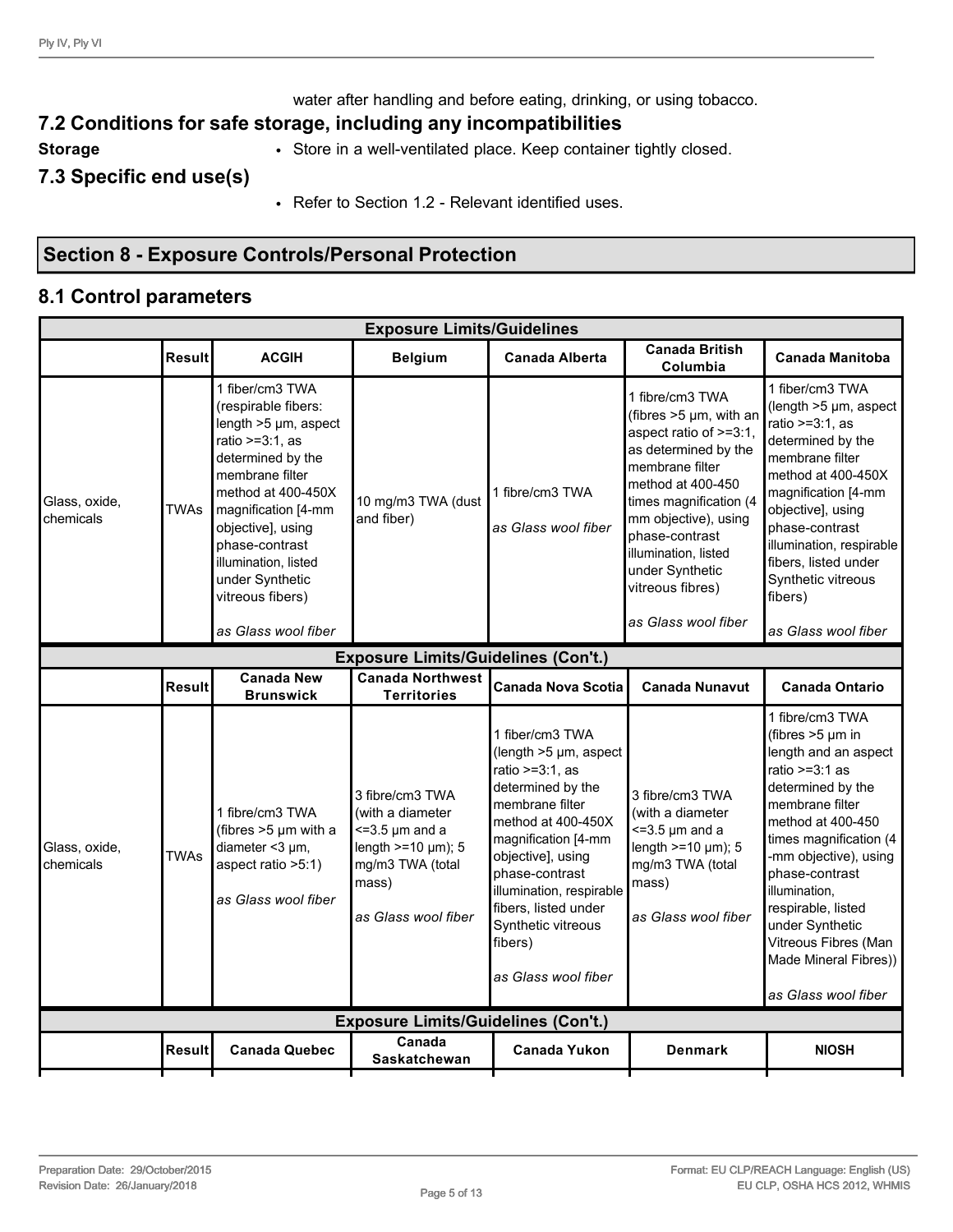| Glass, oxide,<br><b>I</b> chemicals | <b>TWAs</b> | 1 fibre/cm3 TWAEV<br>(respirable, listed<br>under Fibres -<br>Artificial Vitreous<br>Mineral Fibres)<br>las Glass wool fiber | fibre/cm3 TWA<br>(respirable fibres,<br>listed under Synthetic<br>vitreous fibres)<br>las Glass wool fiber | 30 mppcf TWA (dust<br>or fibrous); $10 \text{ mg/m}$<br>TWA (dust or<br>l fibrous) | fiber/cm3 TWA<br><b>l</b> as Glass wool fiber | Ⅰ3 fiber/cm3 TWA<br>(fibers $\leq$ 3.5 µm in<br>diameter and >= 10<br>$\mu$ m in length); 5<br>mg/m3 TWA (total)<br>as Glass wool fiber |
|-------------------------------------|-------------|------------------------------------------------------------------------------------------------------------------------------|------------------------------------------------------------------------------------------------------------|------------------------------------------------------------------------------------|-----------------------------------------------|-----------------------------------------------------------------------------------------------------------------------------------------|
|-------------------------------------|-------------|------------------------------------------------------------------------------------------------------------------------------|------------------------------------------------------------------------------------------------------------|------------------------------------------------------------------------------------|-----------------------------------------------|-----------------------------------------------------------------------------------------------------------------------------------------|

#### **Exposure Control Notations**

#### **ACGIH**

•Glass, oxide, chemicals as Glass wool fiber: **Carcinogens:** (A3 - Confirmed Animal Carcinogen with Unknown Relevance to Humans (listed under Synthetic vitreous fibers))

# **8.2 Exposure controls**

| <b>Engineering</b><br>Measures/Controls<br><b>Personal Protective Equipment</b> | • This material is designed to be used outdoors, in roofing applications. Good general<br>ventilation should be used. Ventilation rates should be matched to conditions. If<br>applicable, use process enclosures, local exhaust ventilation, or other engineering<br>controls to maintain airborne levels below recommended exposure limits. If exposure<br>limits have not been established, maintain airborne levels to an acceptable level. |
|---------------------------------------------------------------------------------|-------------------------------------------------------------------------------------------------------------------------------------------------------------------------------------------------------------------------------------------------------------------------------------------------------------------------------------------------------------------------------------------------------------------------------------------------|
| <b>Respiratory</b>                                                              | • For limited exposure use an N95 dust mask. For prolonged exposure use an air-<br>purifying respirator with high efficiency particulate air (HEPA) filters. Follow the OSHA<br>respirator regulations found in 29 CFR 1910.134 or European Standard EN 149. Use a<br>NIOSH or European Standard EN 149 certified respirator if exposure limits are                                                                                             |
| Eye/Face                                                                        | exceeded or symptoms are experienced.<br>• Wear safety goggles.                                                                                                                                                                                                                                                                                                                                                                                 |
| <b>Skin/Body</b>                                                                | • Wear appropriate gloves. Wear long sleeves and/or protective coveralls.                                                                                                                                                                                                                                                                                                                                                                       |

**Environmental Exposure**  • Follow best practice for site management and disposal of waste.

#### **Controls**

#### **Key to abbreviations**

ACGIH = American Conference of Governmental Industrial Hygiene

NIOSH = National Institute of Occupational Safety and Health

OSHA = Occupational Safety and Health Administration

TWA = Time-Weighted Averages are based on 8h/day, 40h/week exposures

# **Section 9 - Physical and Chemical Properties**

# **9.1 Information on Basic Physical and Chemical Properties**

| <b>Material Description</b>       |                          |                              |                                                    |
|-----------------------------------|--------------------------|------------------------------|----------------------------------------------------|
| <b>Physical Form</b>              | Solid                    | Appearance/Description       | A fibrous black membrane with a<br>petroleum odor. |
| Color                             | <b>Black</b>             | Odor                         | Petroleum                                          |
| Odor Threshold                    | Data lacking             |                              |                                                    |
| <b>General Properties</b>         |                          |                              |                                                    |
| <b>Boiling Point</b>              | > 1000 °F(> 537.7778 °C) | Melting Point/Freezing Point | Data lacking                                       |
| Decomposition Temperature         | Data lacking             | pH                           | Data lacking                                       |
| Specific Gravity/Relative Density | 1.08 to 1.11 Water=1     | <b>Water Solubility</b>      | Insoluble                                          |
| Viscosity                         | Data lacking             | <b>Explosive Properties</b>  | Data lacking                                       |
| <b>Oxidizing Properties:</b>      | Data lacking             |                              |                                                    |
| Volatility                        |                          |                              |                                                    |
| Vapor Pressure                    | Data lacking             | Vapor Density                | Data lacking                                       |
| <b>Evaporation Rate</b>           | Data lacking             | Volatiles (Wt.)              | $0\%$                                              |
|                                   |                          |                              |                                                    |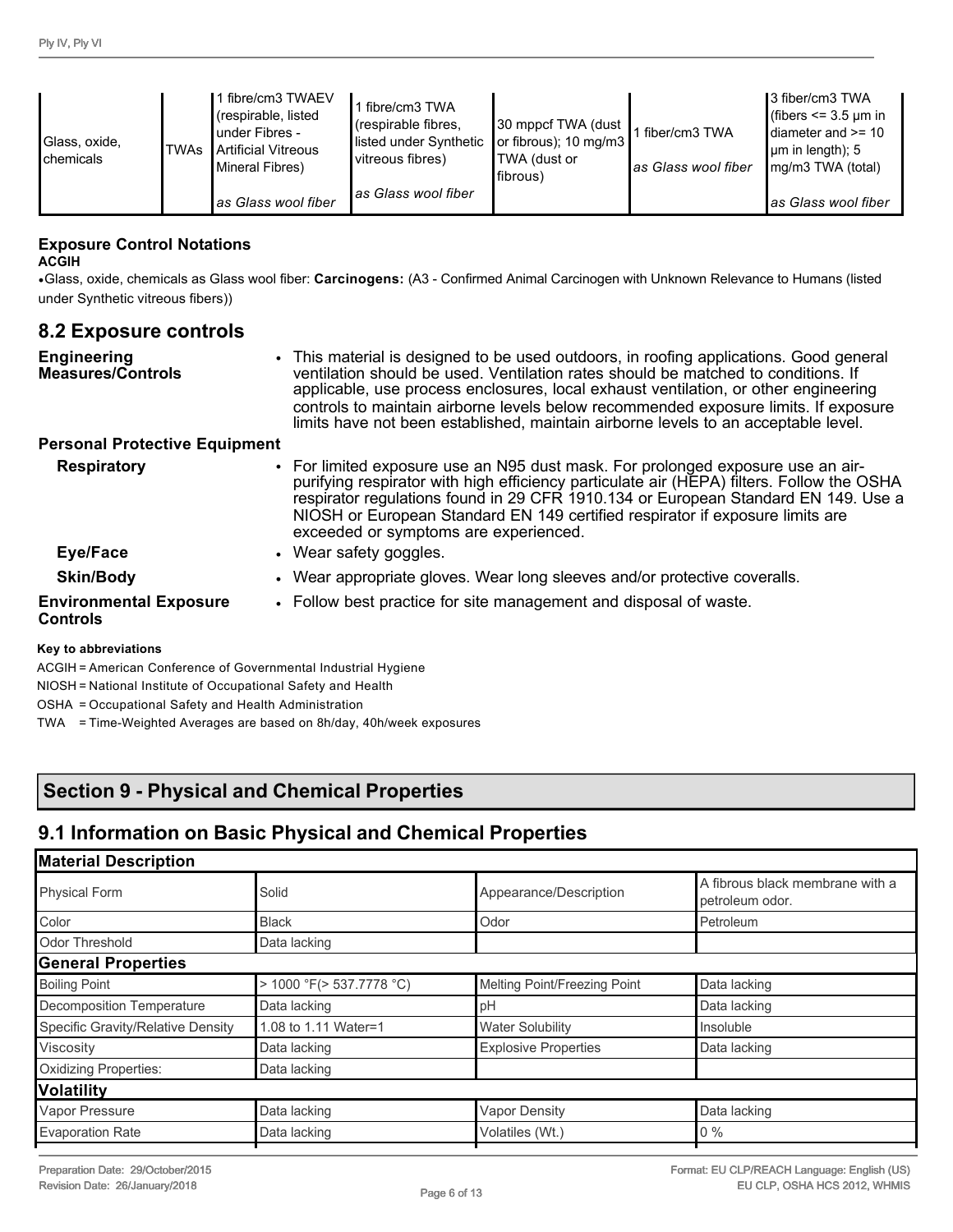| Volatiles (Vol.)                    | $0\%$                                               |              |                         |
|-------------------------------------|-----------------------------------------------------|--------------|-------------------------|
| Flammability                        |                                                     |              |                         |
| <b>Flash Point</b>                  | > 535 °F(> 279.4444 °C) COC<br>(Cleveland Open Cup) | UEL          | Data lacking            |
| LEL                                 | Data lacking                                        | Autoignition | > 650 °F(> 343.3333 °C) |
| Flammability (solid, gas)           | Data lacking                                        |              |                         |
| lEnvironmental                      |                                                     |              |                         |
| Octanol/Water Partition coefficient | Data lacking                                        |              |                         |

### **9.2 Other Information**

• No additional physical and chemical parameters noted.

#### **10.1 Reactivity**

• No dangerous reaction known under conditions of normal use.

#### **10.2 Chemical stability**

• Stable under normal temperatures and pressures.

#### **10.3 Possibility of hazardous reactions**

• Hazardous polymerization not indicated.

#### **10.4 Conditions to avoid**

• Incompatible materials.

#### **10.5 Incompatible materials**

• These products may react with strong oxidizing agents and water.

#### **10.6 Hazardous decomposition products**

• Primary combustion products are carbon monoxide, carbon dioxide and water. Combustion products may include sulfur oxides and hydrogen sulfide.

# **Section 11 - Toxicological Information**

#### **11.1 Information on toxicological effects**

|                         | <b>Components</b> |                                                                                                                  |  |  |
|-------------------------|-------------------|------------------------------------------------------------------------------------------------------------------|--|--|
| Glass, oxide, chemicals |                   | [65997-17   Tumorigen / Carcinogen: Inhalation-Rat TCLo · 5 mg/m <sup>3</sup> 7 Hour(s) 90 Week(s)-Intermittent; |  |  |
| I(20% TO 25%)           |                   | Tumorigenic: Carcinogenic by RTECS criteria; Blood: Leukemia                                                     |  |  |

| <b>GHS Properties</b>            | <b>Classification</b>                                                         |  |  |
|----------------------------------|-------------------------------------------------------------------------------|--|--|
| Acute toxicity                   | <b>EU/CLP</b> . Data lacking<br><b>OSHA HCS 2012 .</b> Data lacking           |  |  |
| <b>Skin corrosion/Irritation</b> | <b>EU/CLP</b> • Skin Irritation 2<br><b>OSHA HCS 2012 • Skin Irritation 2</b> |  |  |
| Serious eye damage/Irritation    | <b>EU/CLP</b> • Data lacking<br>OSHA HCS 2012 . Eye Mild Irritation 2B        |  |  |
| <b>Skin sensitization</b>        | <b>EU/CLP</b> • Data lacking<br>OSHA HCS 2012 . Data lacking                  |  |  |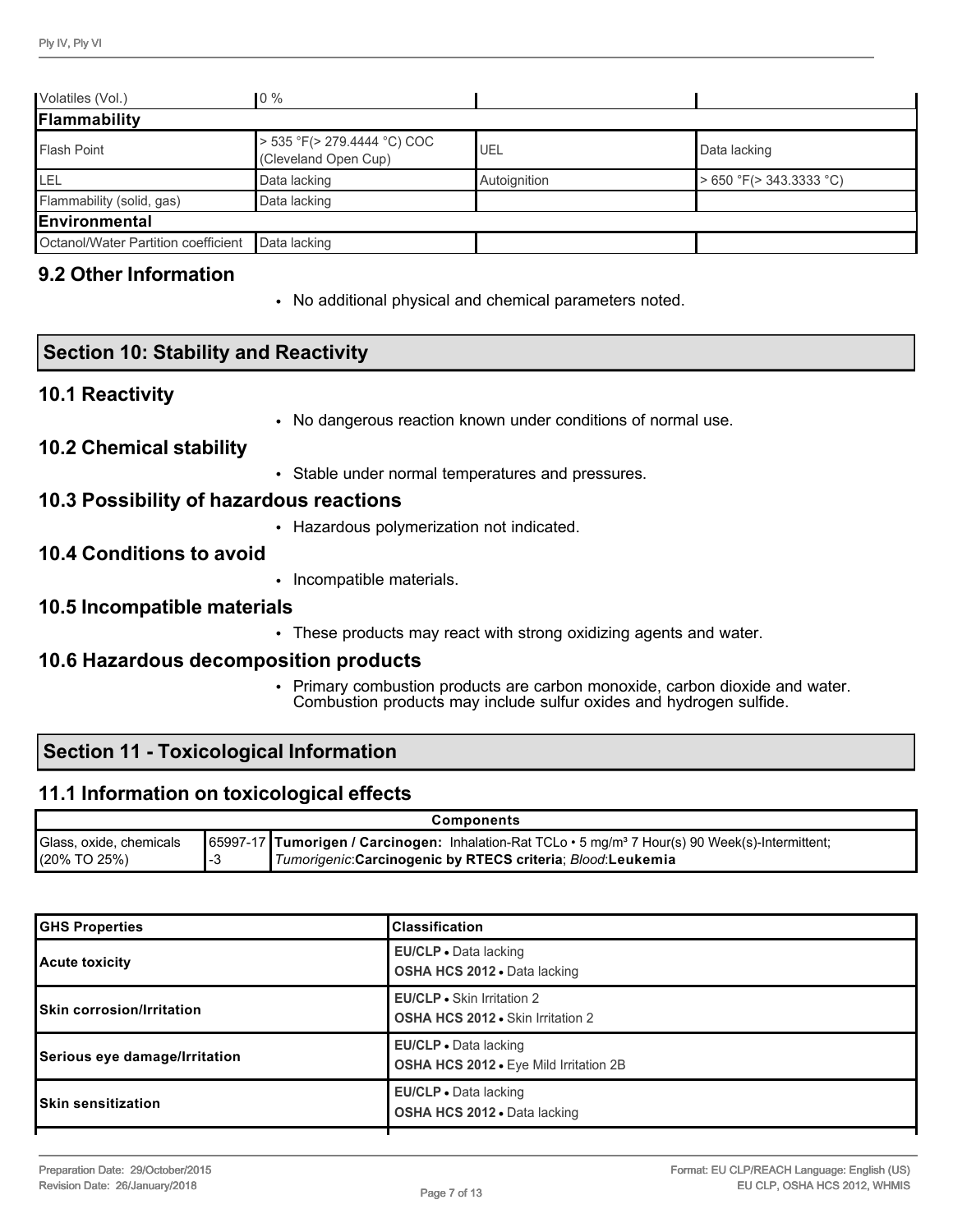| <b>Respiratory sensitization</b> | EU/CLP · Data lacking<br><b>OSHA HCS 2012 • Data lacking</b>                                                                                                                                                                                                                                                                                          |  |  |  |
|----------------------------------|-------------------------------------------------------------------------------------------------------------------------------------------------------------------------------------------------------------------------------------------------------------------------------------------------------------------------------------------------------|--|--|--|
| <b>Aspiration Hazard</b>         | EU/CLP - Data lacking<br><b>OSHA HCS 2012 .</b> Data lacking                                                                                                                                                                                                                                                                                          |  |  |  |
| Carcinogenicity                  | EU/CLP • Carcinogenicity 1B<br><b>OSHA HCS 2012 • Carcinogenicity 1B</b>                                                                                                                                                                                                                                                                              |  |  |  |
| <b>Germ Cell Mutagenicity</b>    | EU/CLP • Data lacking<br><b>OSHA HCS 2012 •</b> Data lacking                                                                                                                                                                                                                                                                                          |  |  |  |
| <b>Toxicity for Reproduction</b> | <b>EU/CLP</b> • Data lacking<br><b>OSHA HCS 2012 •</b> Data lacking                                                                                                                                                                                                                                                                                   |  |  |  |
| <b>STOT-SE</b>                   | <b>EU/CLP •</b> Specific Target Organ Toxicity Single Exposure 3: Narcotic Effects; Specific<br>Target Organ Toxicity Single Exposure 3: Respiratory Tract Irritation<br><b>OSHA HCS 2012 •</b> Specific Target Organ Toxicity Single Exposure 3: Narcotic Effects;<br>Specific Target Organ Toxicity Single Exposure 3: Respiratory Tract Irritation |  |  |  |
| <b>STOT-RE</b>                   | EU/CLP · Data lacking<br>OSHA HCS 2012 . Data lacking                                                                                                                                                                                                                                                                                                 |  |  |  |

# **Potential Health Effects**

| <b>Inhalation</b>           |                                                                                                                                                     |
|-----------------------------|-----------------------------------------------------------------------------------------------------------------------------------------------------|
| Acute (Immediate)           | • May cause respiratory irritation. May affect the central nervous system. Symptoms<br>may include dizziness, drowsiness, lethargy, coma and death. |
| <b>Chronic (Delayed)</b>    | • No data available                                                                                                                                 |
| <b>Skin</b>                 |                                                                                                                                                     |
| Acute (Immediate)           | • Causes skin irritation.                                                                                                                           |
| <b>Chronic (Delayed)</b>    | • No data available.                                                                                                                                |
| Eye                         |                                                                                                                                                     |
| Acute (Immediate)           | • Causes eye irritation.                                                                                                                            |
| <b>Chronic (Delayed)</b>    | • No data available.                                                                                                                                |
| Ingestion                   |                                                                                                                                                     |
| Acute (Immediate)           | • Excessive concentrations of nuisance dust in the workplace may cause mechanical<br>irritation to mucous membranes.                                |
| <b>Chronic (Delayed)</b>    | • No data available.                                                                                                                                |
| <b>Carcinogenic Effects</b> | • Repeated and prolonged exposure may cause cancer.                                                                                                 |

# **Key to abbreviations**

TC = Toxic Concentration

# **Section 12 - Ecological Information**

# **12.1 Toxicity**

• Material data lacking.

# **12.2 Persistence and degradability**

• Material data lacking.

# **12.3 Bioaccumulative potential**

• Material data lacking.

# **12.4 Mobility in Soil**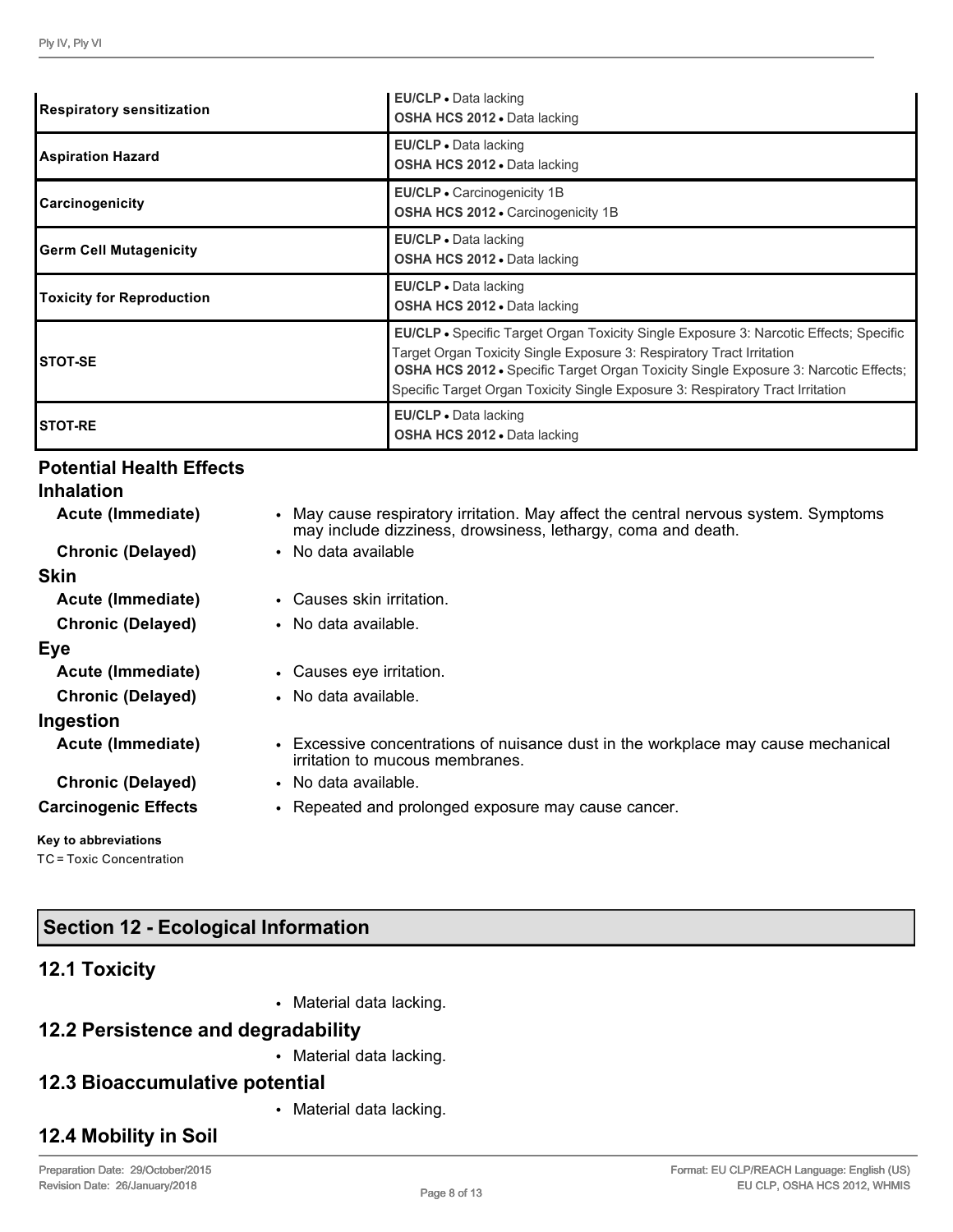• Material data lacking.

# **12.5 Results of PBT and vPvB assessment**

• No PBT and vPvB assessment has been conducted.

# **12.6 Other adverse effects**

• No studies have been found.

# **Section 13 - Disposal Considerations**

# **13.1 Waste treatment methods**

**Product waste** • Dispose of content and/or container in accordance with local, regional, national, and/or international regulations.

**Packaging waste** • Dispose of content and/or container in accordance with local, regional, national, and/or international regulations.

# **Section 14 - Transport Information**

|                  | <b>14.1 UN</b><br>number | 14.2 UN proper<br>shipping name | 14.3 Transport hazard<br>class(es) | 14.4 Packing<br>group | <b>14.5 Environmental</b><br>hazards |
|------------------|--------------------------|---------------------------------|------------------------------------|-----------------------|--------------------------------------|
| <b>DOT</b>       | <b>NDA</b>               | Not Regulated                   | <b>NDA</b>                         | <b>NDA</b>            | <b>NDA</b>                           |
| <b>TDG</b>       | <b>NDA</b>               | Not Regulated                   | <b>NDA</b>                         | <b>NDA</b>            | <b>NDA</b>                           |
| <b>IMO/IMDG</b>  | <b>NDA</b>               | Not Regulated                   | <b>NDA</b>                         | <b>NDA</b>            | <b>NDA</b>                           |
| <b>ADN</b>       | <b>NDA</b>               | Not Regulated                   | <b>NDA</b>                         | <b>NDA</b>            | <b>NDA</b>                           |
| <b>ADR/RID</b>   | <b>NDA</b>               | Not Regulated                   | <b>NDA</b>                         | <b>NDA</b>            | <b>NDA</b>                           |
| <b>IATA/ICAO</b> | <b>NDA</b>               | Not Regulated                   | <b>NDA</b>                         | <b>NDA</b>            | <b>NDA</b>                           |

**14.6 Special precautions for**  • None specified. **user**

**14.7 Transport in bulk according to Annex II of Marpol and the IBC Code** • Data lacking.

# **Section 15 - Regulatory Information**

# **15.1 Safety, health and environmental regulations/legislation specific for the substance or mixture**

**SARA Hazard Classifications** • Acute, Chronic

| <b>State Right To Know</b>     |                                            |           |     |    |  |  |  |
|--------------------------------|--------------------------------------------|-----------|-----|----|--|--|--|
| Component                      | <b>CAS</b><br>MA<br><b>NJ</b><br><b>PA</b> |           |     |    |  |  |  |
| Glass, oxide,<br>chemicals     | 65997-17-3                                 | No        | No  | No |  |  |  |
| Petroleum asphalt,<br>oxidized | 64742-93-4                                 | <b>No</b> | Yes | No |  |  |  |

| Inventory                           |                                                                                                              |     |    |     |    |     |
|-------------------------------------|--------------------------------------------------------------------------------------------------------------|-----|----|-----|----|-----|
| Component                           | <b>CAS</b><br><b>EU EINECS</b><br><b>TSCA</b><br><b>EU ELNICS</b><br><b>Canada NDSL</b><br><b>Canada DSL</b> |     |    |     |    |     |
| Glass, oxide,<br><b>I</b> chemicals | ∥65997-17-3                                                                                                  | Yes | No | Yes | No | Yes |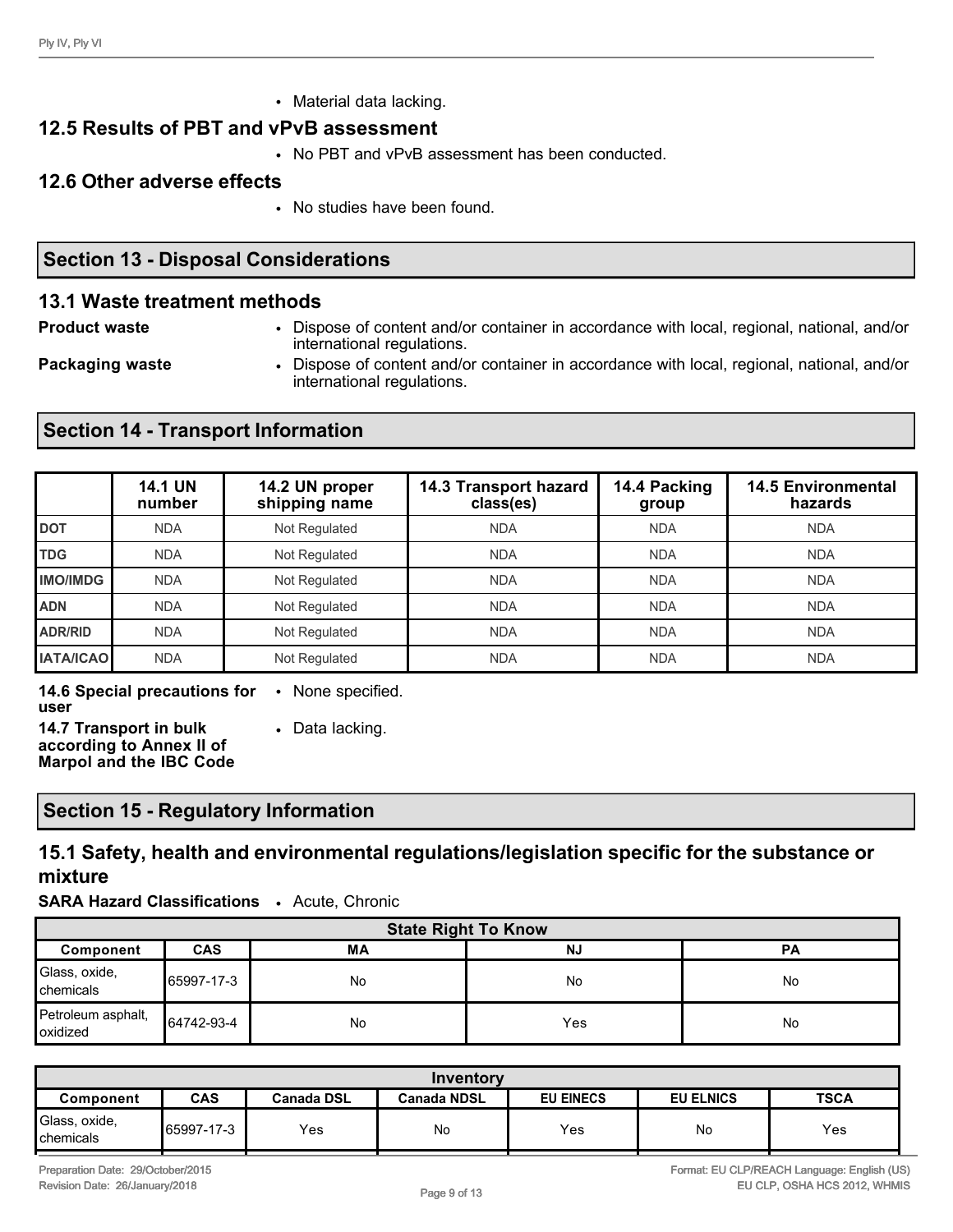| Petroleum asphalt,                                         |            |                                                                                      |           |     |            |                   |
|------------------------------------------------------------|------------|--------------------------------------------------------------------------------------|-----------|-----|------------|-------------------|
| oxidized                                                   | 64742-93-4 | Yes                                                                                  | <b>No</b> | Yes | No         | Yes               |
| <b>Belgium</b>                                             |            |                                                                                      |           |     |            |                   |
| ⊺Labor                                                     |            |                                                                                      |           |     |            |                   |
|                                                            |            | Belgium - Substances and Preparations - Carcinogens and Mutagens                     |           |     |            |                   |
| • Petroleum asphalt, oxidized                              |            |                                                                                      |           |     | 64742-93-4 | Not Listed        |
| · Glass, oxide, chemicals                                  |            |                                                                                      |           |     | 65997-17-3 | <b>Not Listed</b> |
| <b>Bulgaria</b>                                            |            |                                                                                      |           |     |            |                   |
| <b>⊦Environment</b>                                        |            |                                                                                      |           |     |            |                   |
|                                                            |            | Bulgaria - Air Quality - Maximum Admissible Hazardous Contaminant Levels - 24 Hour   |           |     |            |                   |
| • Petroleum asphalt, oxidized                              |            |                                                                                      |           |     | 64742-93-4 | <b>Not Listed</b> |
| · Glass, oxide, chemicals                                  |            |                                                                                      |           |     | 65997-17-3 | <b>Not Listed</b> |
|                                                            |            | Bulgaria - Air Quality - Maximum Admissible Hazardous Contaminant Levels - 30 Minute |           |     |            |                   |
| • Petroleum asphalt, oxidized                              |            |                                                                                      |           |     | 64742-93-4 | <b>Not Listed</b> |
| · Glass, oxide, chemicals                                  |            |                                                                                      |           |     | 65997-17-3 | <b>Not Listed</b> |
|                                                            |            | Bulgaria - Air Quality - Maximum Admissible Hazardous Contaminant Levels - Annual    |           |     |            |                   |
| • Petroleum asphalt, oxidized                              |            |                                                                                      |           |     | 64742-93-4 | <b>Not Listed</b> |
| · Glass, oxide, chemicals                                  |            |                                                                                      |           |     | 65997-17-3 | <b>Not Listed</b> |
| Canada                                                     |            |                                                                                      |           |     |            |                   |
| ⊺Labor                                                     |            |                                                                                      |           |     |            |                   |
|                                                            |            | Canada - WHMIS - Classifications of Substances                                       |           |     | 64742-93-4 | <b>Not Listed</b> |
| • Petroleum asphalt, oxidized<br>· Glass, oxide, chemicals |            |                                                                                      |           |     | 65997-17-3 | <b>Not Listed</b> |
|                                                            |            |                                                                                      |           |     |            |                   |
| Canada - WHMIS - Ingredient Disclosure List                |            |                                                                                      |           |     |            |                   |
| • Petroleum asphalt, oxidized                              |            |                                                                                      |           |     | 64742-93-4 | <b>Not Listed</b> |
| · Glass, oxide, chemicals                                  |            |                                                                                      |           |     | 65997-17-3 | Not Listed        |
| Environment-                                               |            |                                                                                      |           |     |            |                   |
| Canada - CEPA - Priority Substances List                   |            |                                                                                      |           |     |            |                   |
| · Petroleum asphalt, oxidized                              |            |                                                                                      |           |     | 64742-93-4 | Not Listed        |
| · Glass, oxide, chemicals                                  |            |                                                                                      |           |     | 65997-17-3 | Not Listed        |
| <b>Denmark</b>                                             |            |                                                                                      |           |     |            |                   |
| ⊦Environment                                               |            |                                                                                      |           |     |            |                   |
| • Petroleum asphalt, oxidized                              |            | Denmark - List of Undesirable Substances - Product Groups/Function                   |           |     | 64742-93-4 | <b>Not Listed</b> |
| · Glass, oxide, chemicals                                  |            |                                                                                      |           |     | 65997-17-3 | <b>Not Listed</b> |
|                                                            |            |                                                                                      |           |     |            |                   |
| <b>Europe</b>                                              |            |                                                                                      |           |     |            |                   |
| <sub>⊺</sub> Other                                         |            |                                                                                      |           |     |            |                   |
| • Petroleum asphalt, oxidized                              |            | EU - CLP (1272/2008) - Annex VI - Table 3.2 - Classification                         |           |     | 64742-93-4 | Not Listed        |
| · Glass, oxide, chemicals                                  |            |                                                                                      |           |     | 65997-17-3 | Not Listed        |
|                                                            |            |                                                                                      |           |     |            |                   |
|                                                            |            | EU - CLP (1272/2008) - Annex VI - Table 3.2 - Concentration Limits                   |           |     |            |                   |
| · Petroleum asphalt, oxidized                              |            |                                                                                      |           |     | 64742-93-4 | Not Listed        |

• Glass, oxide, chemicals 65997-17-3 Not Listed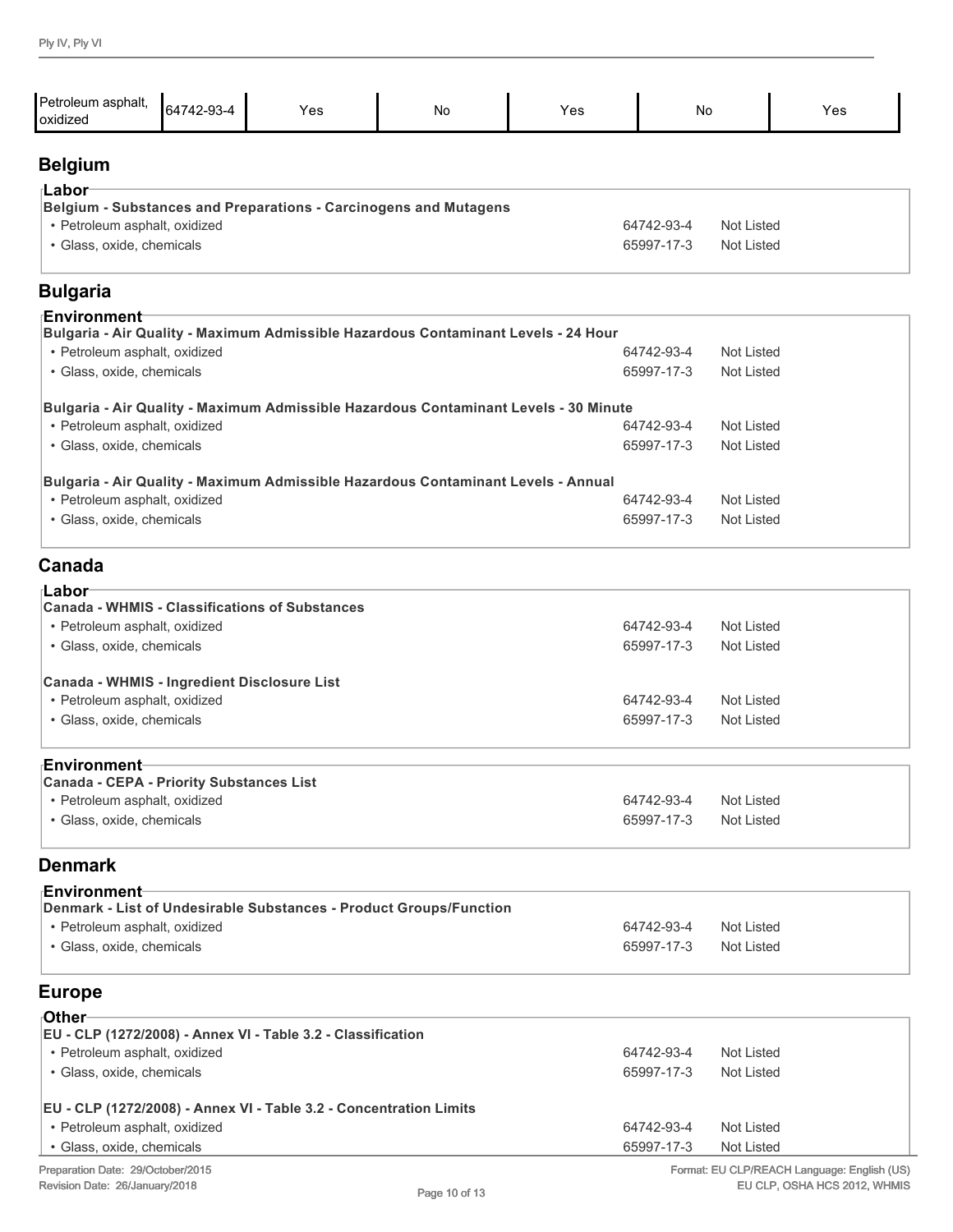$\overline{1}$ 

| EU - CLP (1272/2008) - Annex VI - Table 3.2 - Labelling<br>• Petroleum asphalt, oxidized<br>• Glass, oxide, chemicals                                   | 64742-93-4<br>65997-17-3               | Not Listed<br>Not Listed               |  |
|---------------------------------------------------------------------------------------------------------------------------------------------------------|----------------------------------------|----------------------------------------|--|
| EU - CLP (1272/2008) - Annex VI - Table 3.2 - Notes - Substances and Preparations<br>• Petroleum asphalt, oxidized                                      | 64742-93-4                             | Not Listed                             |  |
| • Glass, oxide, chemicals<br>EU - CLP (1272/2008) - Annex VI - Table 3.2 - Safety Phrases<br>• Petroleum asphalt, oxidized<br>• Glass, oxide, chemicals | 65997-17-3<br>64742-93-4<br>65997-17-3 | Not Listed<br>Not Listed<br>Not Listed |  |

# **Germany**

| ∙Labor                                                                            |            |                   |
|-----------------------------------------------------------------------------------|------------|-------------------|
| Germany - Immission Control - Qualifying Quantities for Major Accident Prevention |            |                   |
| • Petroleum asphalt, oxidized                                                     | 64742-93-4 | <b>Not Listed</b> |
| · Glass, oxide, chemicals                                                         | 65997-17-3 | <b>Not Listed</b> |
| Germany - Immission Control - Qualifying Quantities for Safety Reporting          |            |                   |
| • Petroleum asphalt, oxidized                                                     | 64742-93-4 | <b>Not Listed</b> |
| · Glass, oxide, chemicals                                                         | 65997-17-3 | <b>Not Listed</b> |
| Germany - TRGS 505 - Specific Lead Regulations                                    |            |                   |
| • Petroleum asphalt, oxidized                                                     | 64742-93-4 | <b>Not Listed</b> |
| · Glass, oxide, chemicals                                                         | 65997-17-3 | <b>Not Listed</b> |
| Germany - TRGS 511 - Specific Ammonium Nitrate Regulations                        |            |                   |
| · Petroleum asphalt, oxidized                                                     | 64742-93-4 | <b>Not Listed</b> |
| · Glass, oxide, chemicals                                                         | 65997-17-3 | <b>Not Listed</b> |
| <b>Environment</b> ⊤                                                              |            |                   |
| <b>Germany - TA Luft - Types and Classes</b>                                      |            |                   |
| • Petroleum asphalt, oxidized                                                     | 64742-93-4 | <b>Not Listed</b> |
| · Glass, oxide, chemicals                                                         | 65997-17-3 | <b>Not Listed</b> |
| Germany - TA Luft - Emission Limits for Carcinogenic Substances                   |            |                   |
| • Petroleum asphalt, oxidized                                                     | 64742-93-4 | <b>Not Listed</b> |
| · Glass, oxide, chemicals                                                         | 65997-17-3 | <b>Not Listed</b> |
| <b>Germany - TA Luft - Emission Limits for Fibers</b>                             |            |                   |
| · Petroleum asphalt, oxidized                                                     | 64742-93-4 | <b>Not Listed</b> |
| · Glass, oxide, chemicals                                                         | 65997-17-3 | <b>Not Listed</b> |
| <b>Germany - TA Luft - Emission Limits for Inorganic Dusts</b>                    |            |                   |
| · Petroleum asphalt, oxidized                                                     | 64742-93-4 | <b>Not Listed</b> |
| · Glass, oxide, chemicals                                                         | 65997-17-3 | <b>Not Listed</b> |
| Germany - TA Luft - Emission Limits for Inorganic Gases                           |            |                   |
| • Petroleum asphalt, oxidized                                                     | 64742-93-4 | <b>Not Listed</b> |
| · Glass, oxide, chemicals                                                         | 65997-17-3 | <b>Not Listed</b> |
| Germany - TA Luft - Emission Limits for Organic Substances                        |            |                   |
| • Petroleum asphalt, oxidized                                                     | 64742-93-4 | <b>Not Listed</b> |
| · Glass, oxide, chemicals                                                         | 65997-17-3 | <b>Not Listed</b> |
|                                                                                   |            |                   |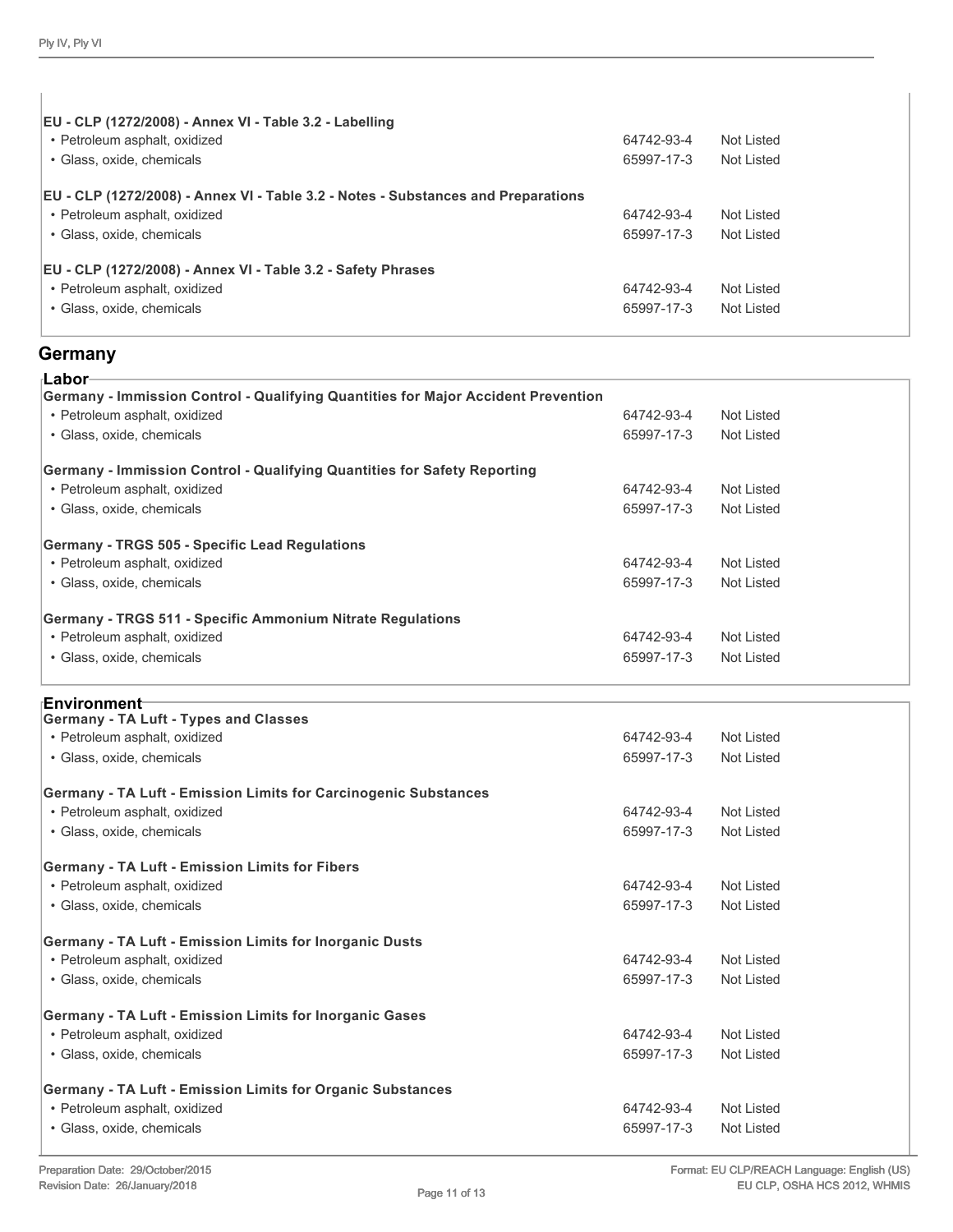| <b>Germany - Water Classification (VwVwS) - Annex 1</b>                 |            |            |
|-------------------------------------------------------------------------|------------|------------|
| • Petroleum asphalt, oxidized                                           | 64742-93-4 | Not Listed |
| • Glass, oxide, chemicals                                               | 65997-17-3 | Not Listed |
| Germany - Water Classification (VwVwS) - Annex 2 - Water Hazard Classes |            |            |
| • Petroleum asphalt, oxidized                                           | 64742-93-4 | Not Listed |
| • Glass, oxide, chemicals                                               | 65997-17-3 | Not Listed |
| <b>Germany - Water Classification (VwVwS) - Annex 3</b>                 |            |            |
| • Petroleum asphalt, oxidized                                           | 64742-93-4 | Not Listed |
| • Glass, oxide, chemicals                                               | 65997-17-3 | Not Listed |

# **United States**

| ⊺Labor<br>U.S. - OSHA - Process Safety Management - Highly Hazardous Chemicals |            |                   |
|--------------------------------------------------------------------------------|------------|-------------------|
| · Petroleum asphalt, oxidized                                                  | 64742-93-4 | Not Listed        |
| · Glass, oxide, chemicals                                                      | 65997-17-3 | <b>Not Listed</b> |
| U.S. - OSHA - Specifically Regulated Chemicals                                 |            |                   |
| • Petroleum asphalt, oxidized                                                  | 64742-93-4 | <b>Not Listed</b> |
| · Glass, oxide, chemicals                                                      | 65997-17-3 | Not Listed        |
| ⊧Environment                                                                   |            |                   |
| U.S. - CAA (Clean Air Act) - 1990 Hazardous Air Pollutants                     |            |                   |
| • Petroleum asphalt, oxidized                                                  | 64742-93-4 | Not Listed        |
| · Glass, oxide, chemicals                                                      | 65997-17-3 | <b>Not Listed</b> |
| U.S. - CERCLA/SARA - Hazardous Substances and their Reportable Quantities      |            |                   |
| • Petroleum asphalt, oxidized                                                  | 64742-93-4 | <b>Not Listed</b> |
| · Glass, oxide, chemicals                                                      | 65997-17-3 | <b>Not Listed</b> |
| U.S. - CERCLA/SARA - Radionuclides and Their Reportable Quantities             |            |                   |
| • Petroleum asphalt, oxidized                                                  | 64742-93-4 | Not Listed        |
| · Glass, oxide, chemicals                                                      | 65997-17-3 | Not Listed        |
| U.S. - CERCLA/SARA - Section 302 Extremely Hazardous Substances EPCRA RQs      |            |                   |
| • Petroleum asphalt, oxidized                                                  | 64742-93-4 | <b>Not Listed</b> |
| · Glass, oxide, chemicals                                                      | 65997-17-3 | Not Listed        |
| U.S. - CERCLA/SARA - Section 302 Extremely Hazardous Substances TPQs           |            |                   |
| · Petroleum asphalt, oxidized                                                  | 64742-93-4 | <b>Not Listed</b> |
| · Glass, oxide, chemicals                                                      | 65997-17-3 | <b>Not Listed</b> |
| U.S. - CERCLA/SARA - Section 313 - Emission Reporting                          |            |                   |
| • Petroleum asphalt, oxidized                                                  | 64742-93-4 | <b>Not Listed</b> |
| · Glass, oxide, chemicals                                                      | 65997-17-3 | <b>Not Listed</b> |
| U.S. - CERCLA/SARA - Section 313 - PBT Chemical Listing                        |            |                   |
| · Petroleum asphalt, oxidized                                                  | 64742-93-4 | Not Listed        |
| · Glass, oxide, chemicals                                                      | 65997-17-3 | <b>Not Listed</b> |
|                                                                                |            |                   |

#### **United States - California**

- **U.S. California Proposition 65 Carcinogens List**
- Petroleum asphalt, oxidized 64742-93-4 Not Listed